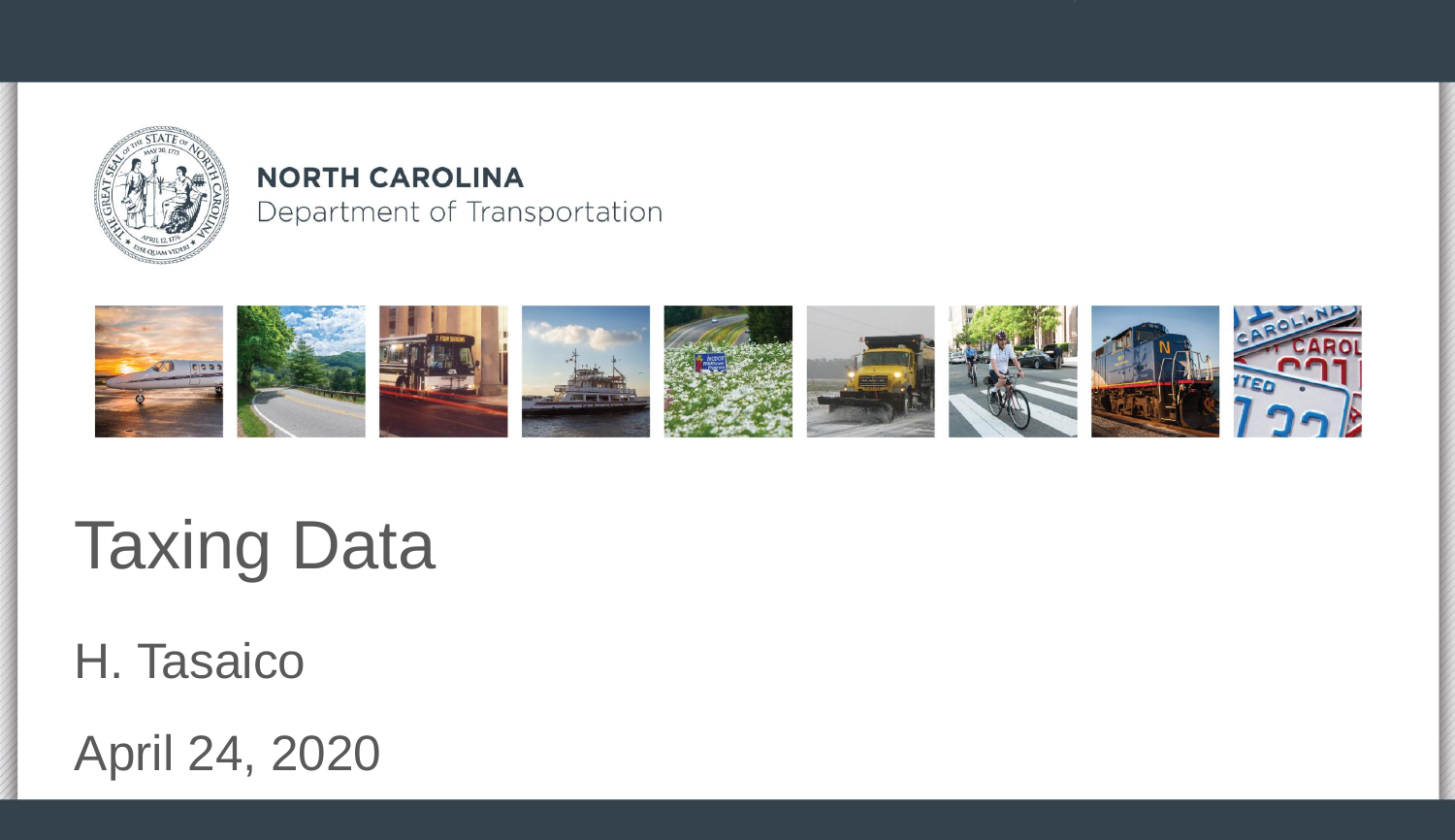

@StatistaCharts Sources: AT&T, McKinsey, Verizon



2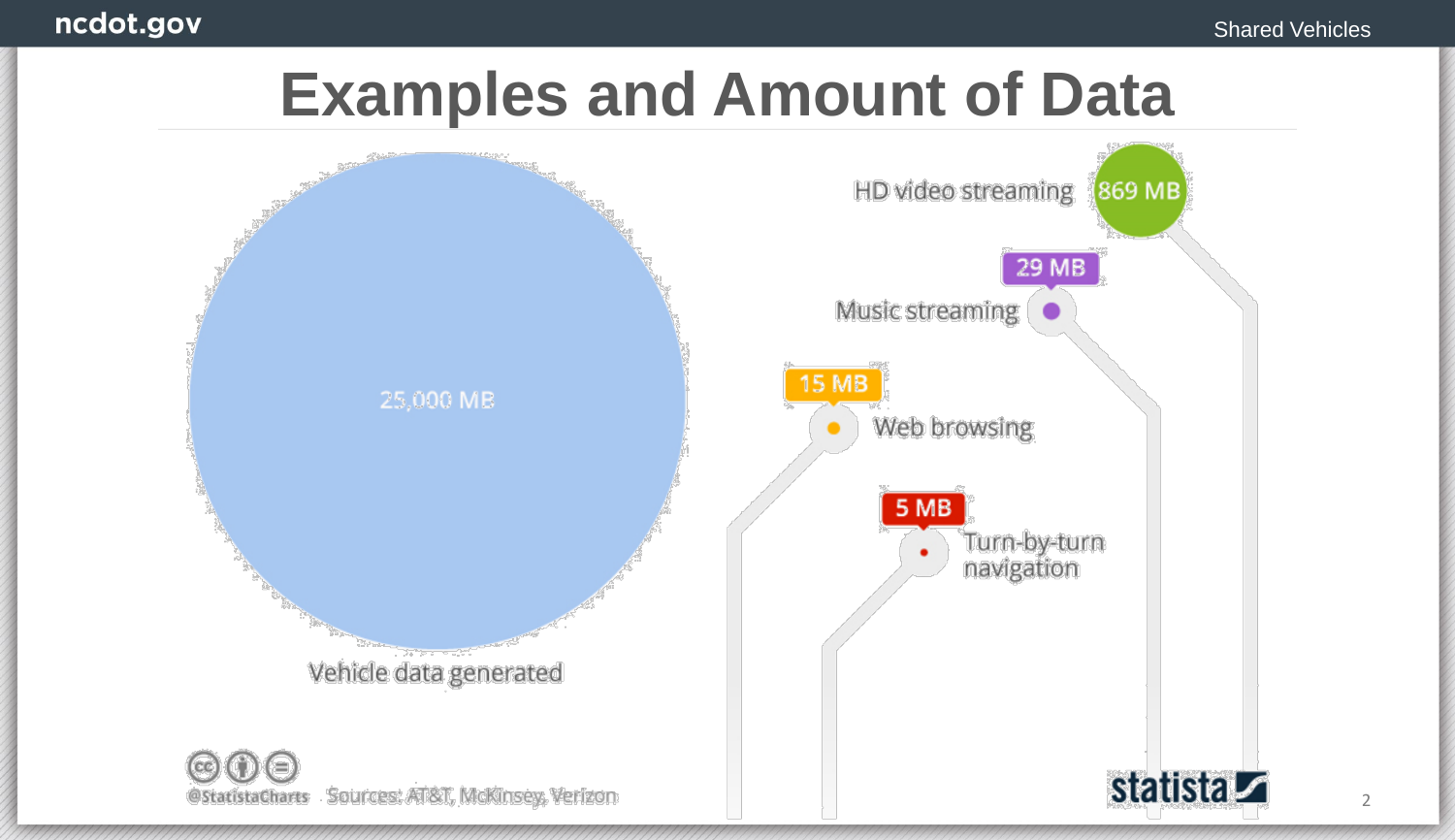# **Example of Current Data/Service Tax**

Taxes levied in around half the U.S. states on streaming of

- Netflix
- Spotify
- Hulu
- HBO Now
- Amazon Prime Video
- Disney Plus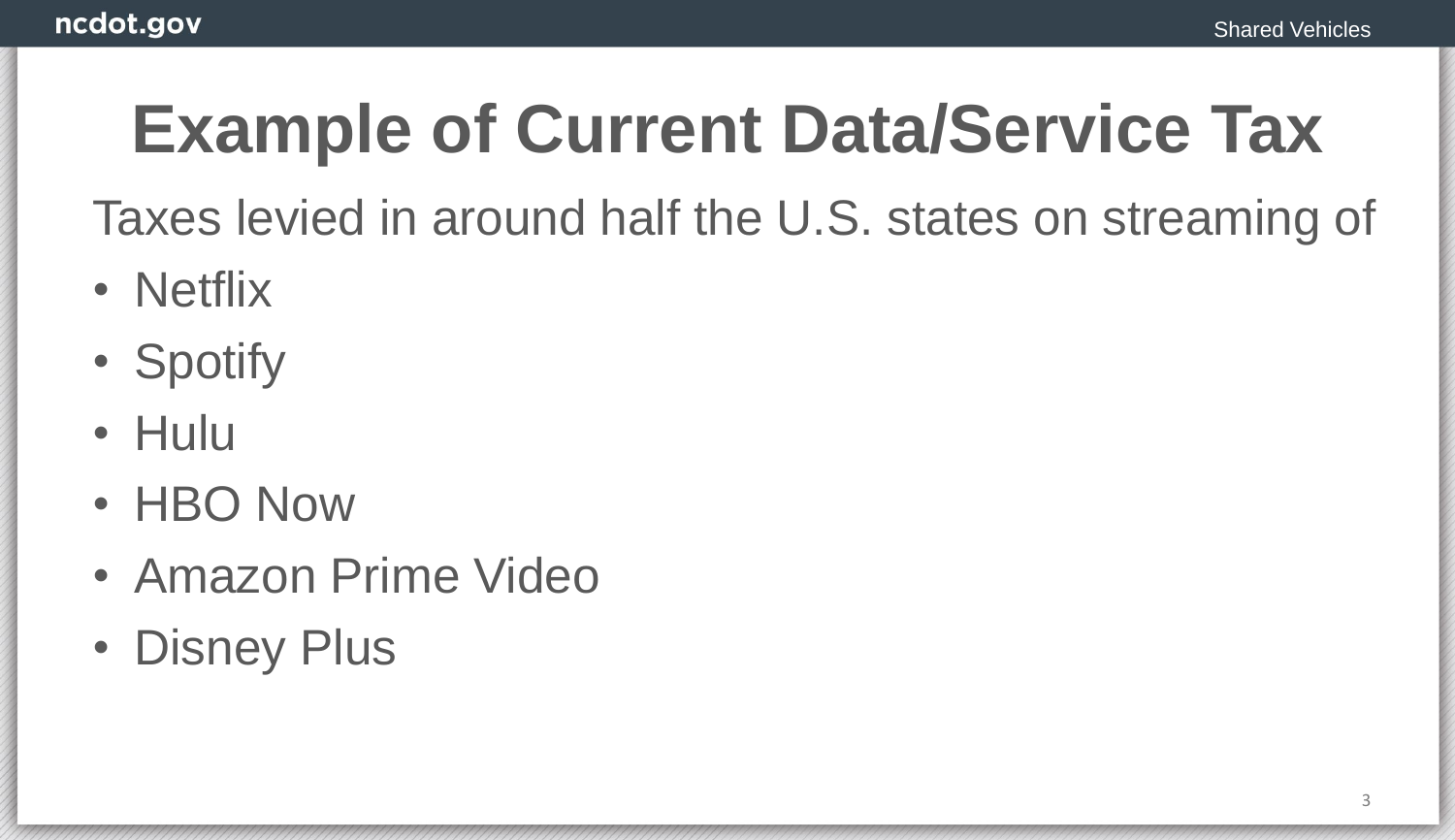## Netflix Subscriptions Taxing



Source: Urban-Brookings Tax Policy Center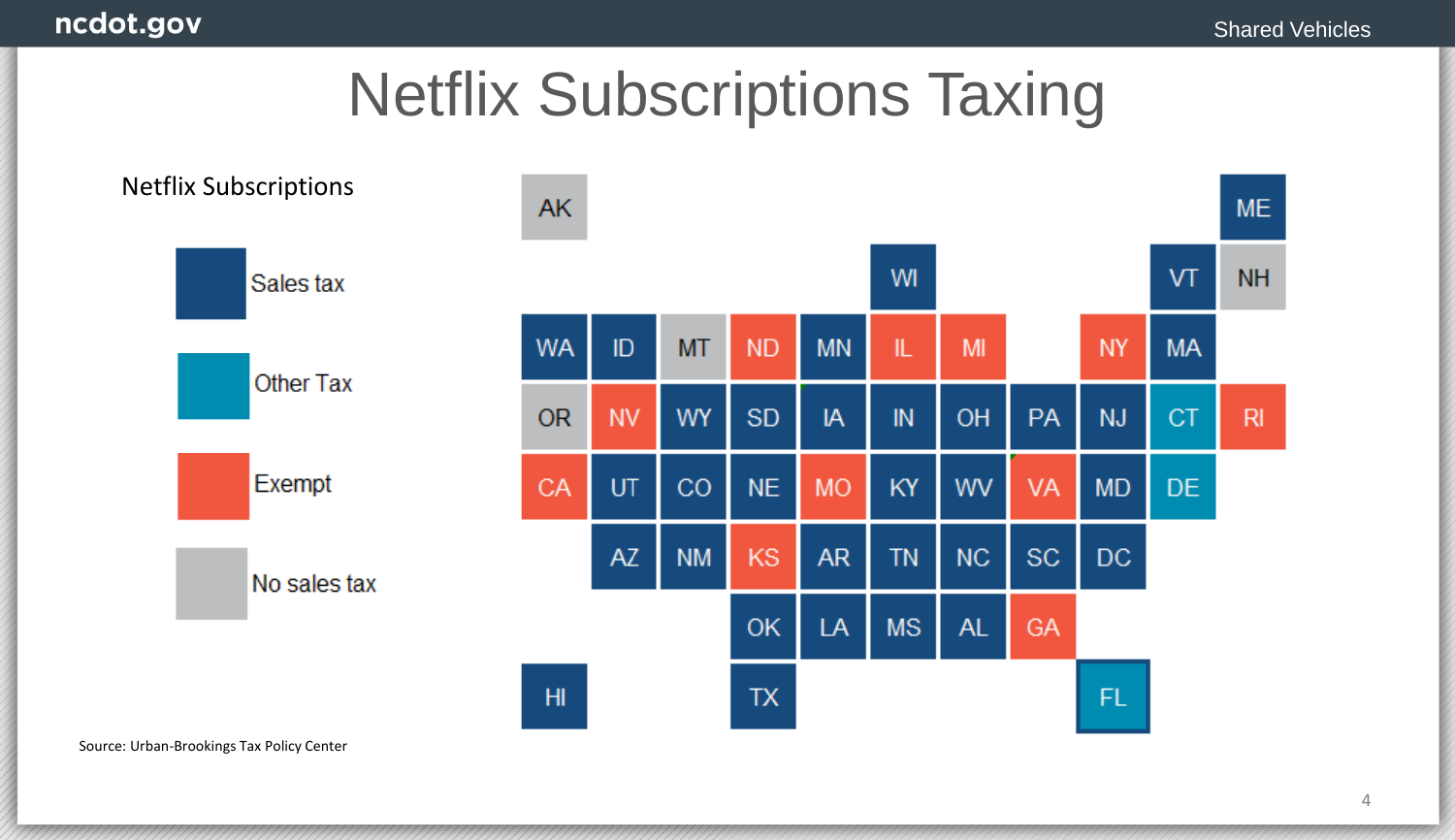## Evolution of Streaming Services

- In the beginning, there were movies and television
	- Consumers didn't have much of a choice
- Fast forward to today
	- Streaming services anywhere, anytime
- As a result, the market has expanded exponentially
	- New players in the value chain
	- Disrupted the film, television, and cable industries
- Old business models have been permanently disrupted
	- New digital platform models will continue to be developed
- Digital platforms will enable interaction of social media and ecommerce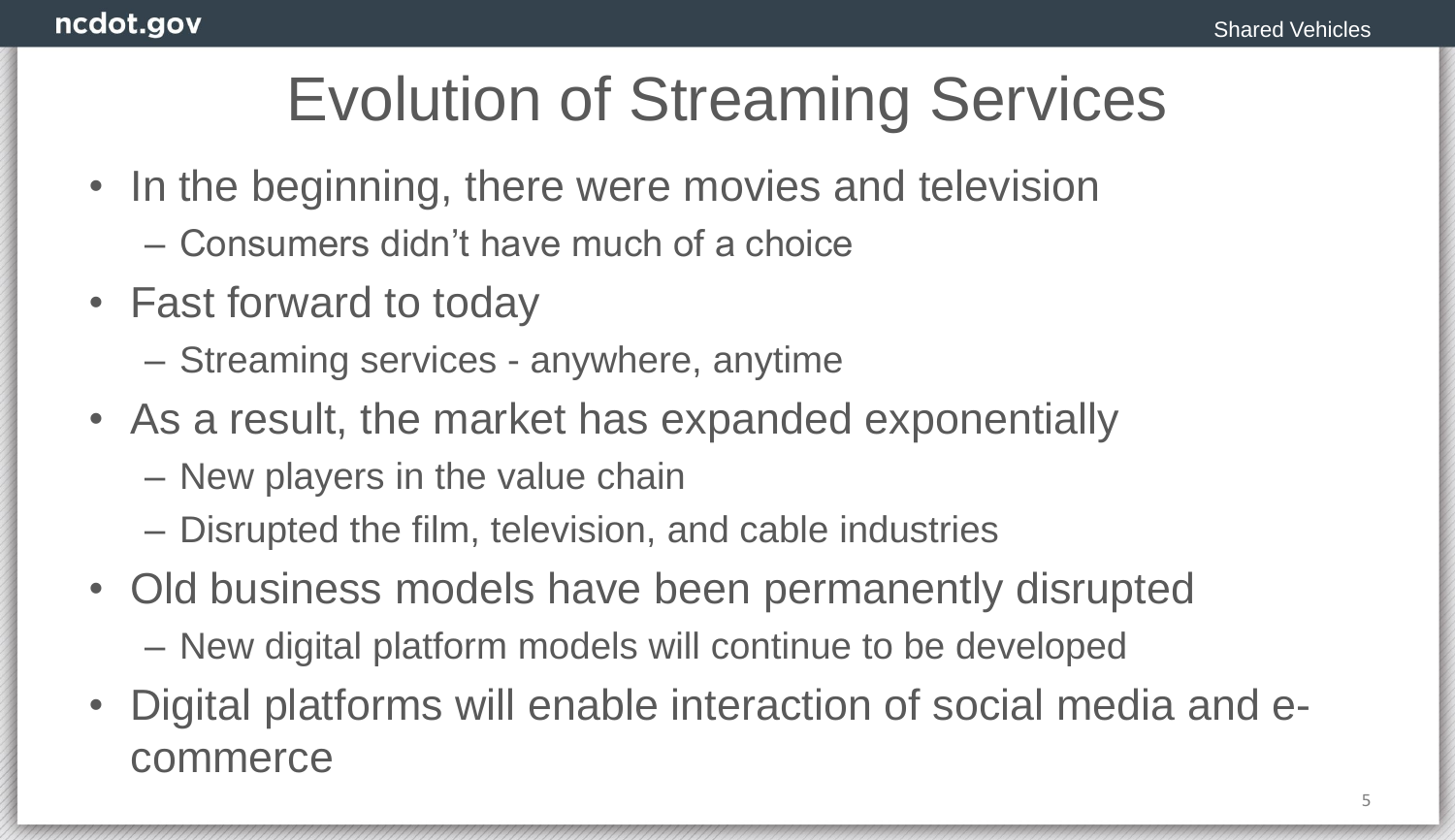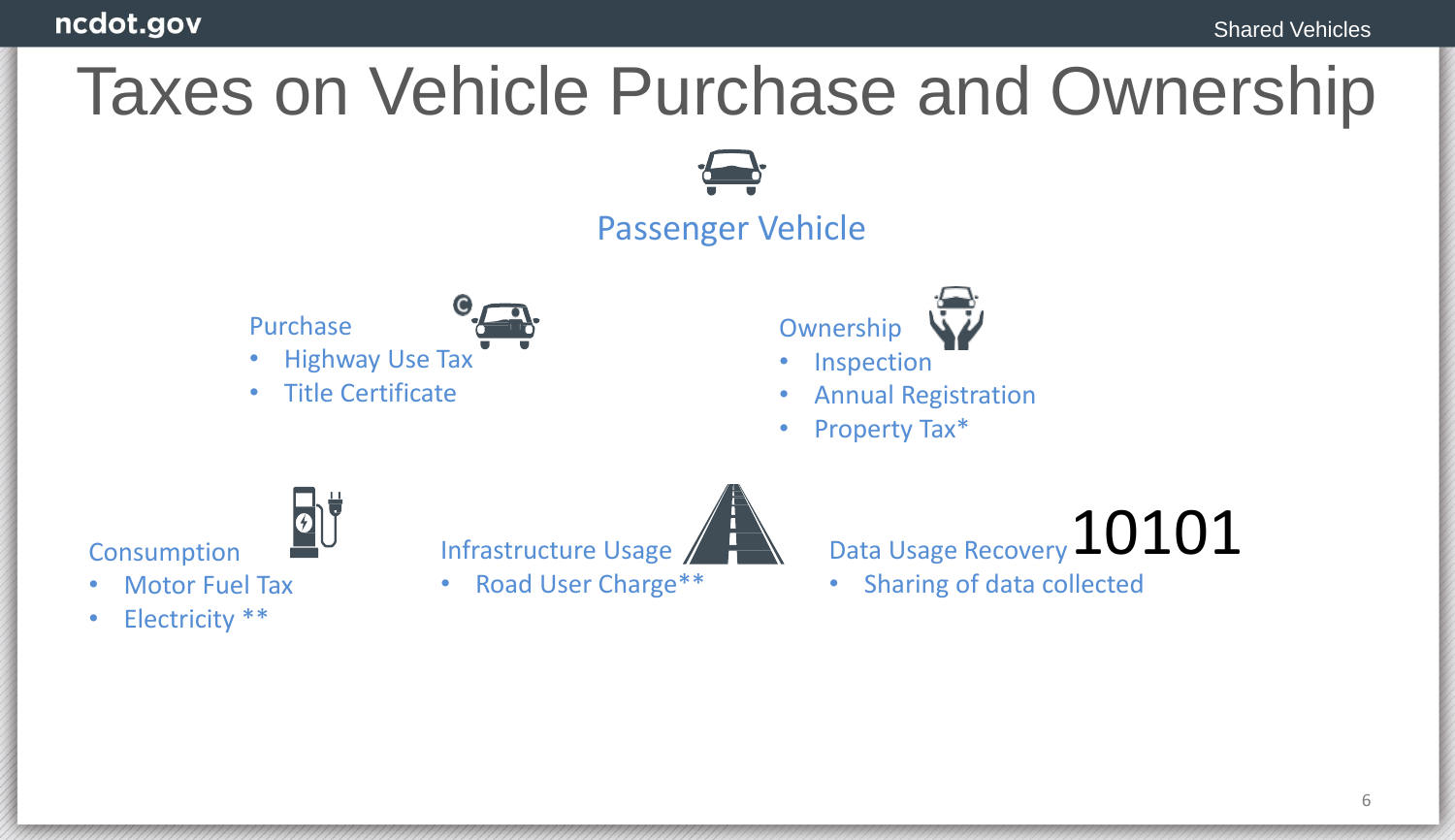## Global Megatrends in the Automotive Industry



- ✓ Shifting Revenue Pools
- $\checkmark$  Changes in Mobility Behavior
- $\checkmark$  Diffusion of Advance Technology
- **New Partnerships**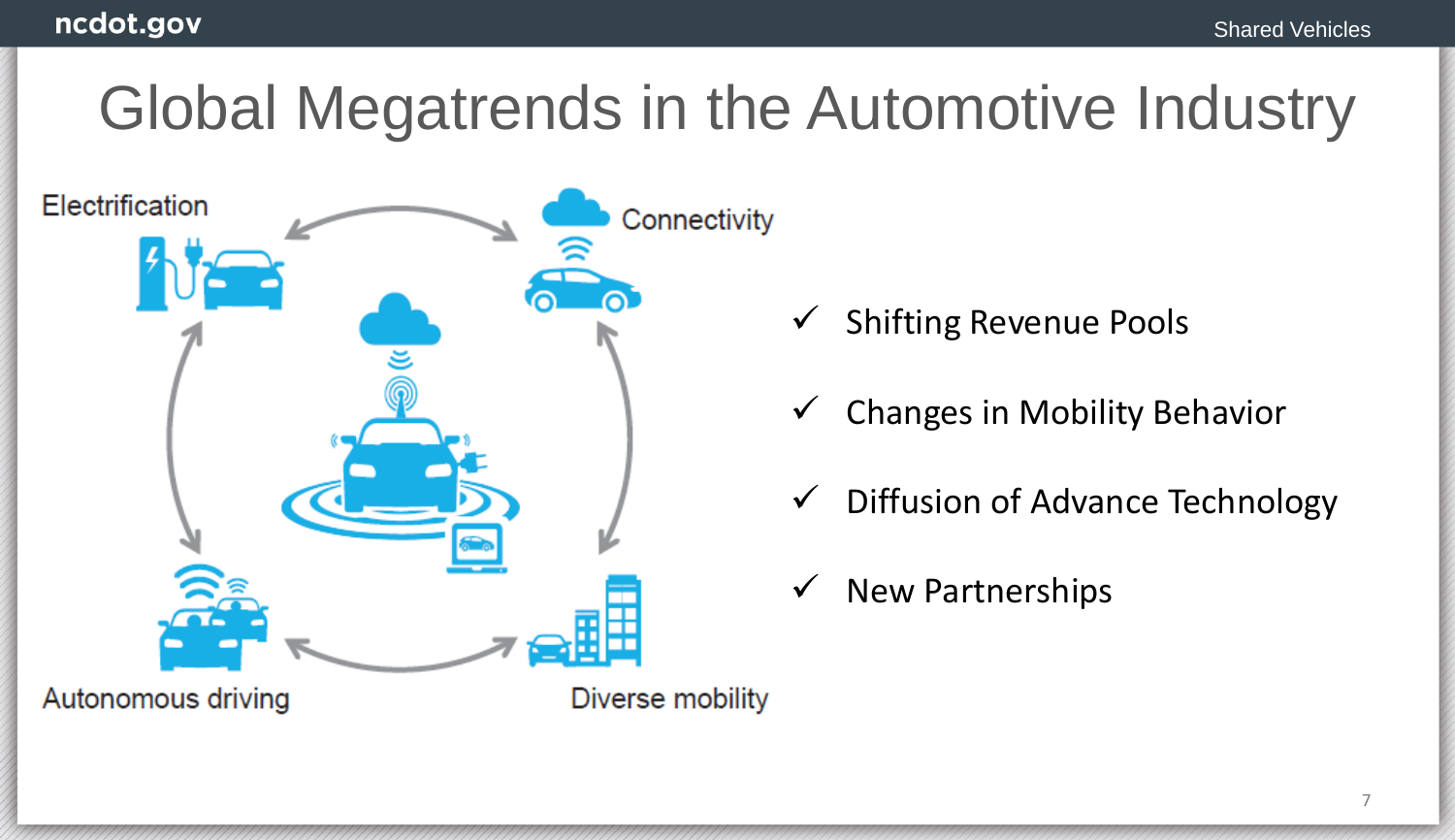#### ncdot.gov

# Data Macrocategories and Privacy Sensitive

| Perceived<br>privacy | Car-related use case examples                                                                                                      |                                                                |                                                                                       |
|----------------------|------------------------------------------------------------------------------------------------------------------------------------|----------------------------------------------------------------|---------------------------------------------------------------------------------------|
| sensitivity          | Macrocategory                                                                                                                      | Today                                                          | $2020 - 25$                                                                           |
| Low<br>High          | <b>External road and environmental</b><br>conditions (e.g., ice warning on<br>the road from ESP, fog from<br>camera/sensors' feed) | Real-time maps<br>$\overline{\mathsf{F}}$ ,                    | Preventive safety car<br>adaptation<br>Live road conditions<br>reports                |
|                      | Technical status of the vehicle<br>(e.g., oil temperature, airbag<br>deployment, technical malfunctions<br>report)                 | Car repair diagnostics<br>Automatic emergency<br>call (e-call) | Predictive, remote service<br>booking                                                 |
|                      | Vehicle usage (e.g., speed,<br>location, average load weight in<br>the trunk)                                                      | PAYD insurance<br>Toll/road tax payment                        | Reduced engineering<br>costs<br>Trunk delivery<br>п                                   |
|                      | Personal data and preferences<br>(e.g., driver/passengers' identity,<br>preferred radio station, use patterns<br>of applications)  | Vehicle settings<br>"memory" based on<br>key presence at entry | E-commerce in the car<br>п<br>Targeted advertisements                                 |
|                      | Direct communications from the<br>vehicle (e.g., calendar, telephone,<br>SMS, e-mail)                                              | Speech control of<br>messaging and e-mail                      | Proactive navigation and<br>services<br>Virtual assistant/<br>п<br>concierge services |

Source: McKinsey 800 and 200 and 200 and 200 and 200 and 200 and 200 and 200 and 200 and 200 and 200 and 200 and 200 and 200 and 200 and 200 and 200 and 200 and 200 and 200 and 200 and 200 and 200 and 200 and 200 and 200 a